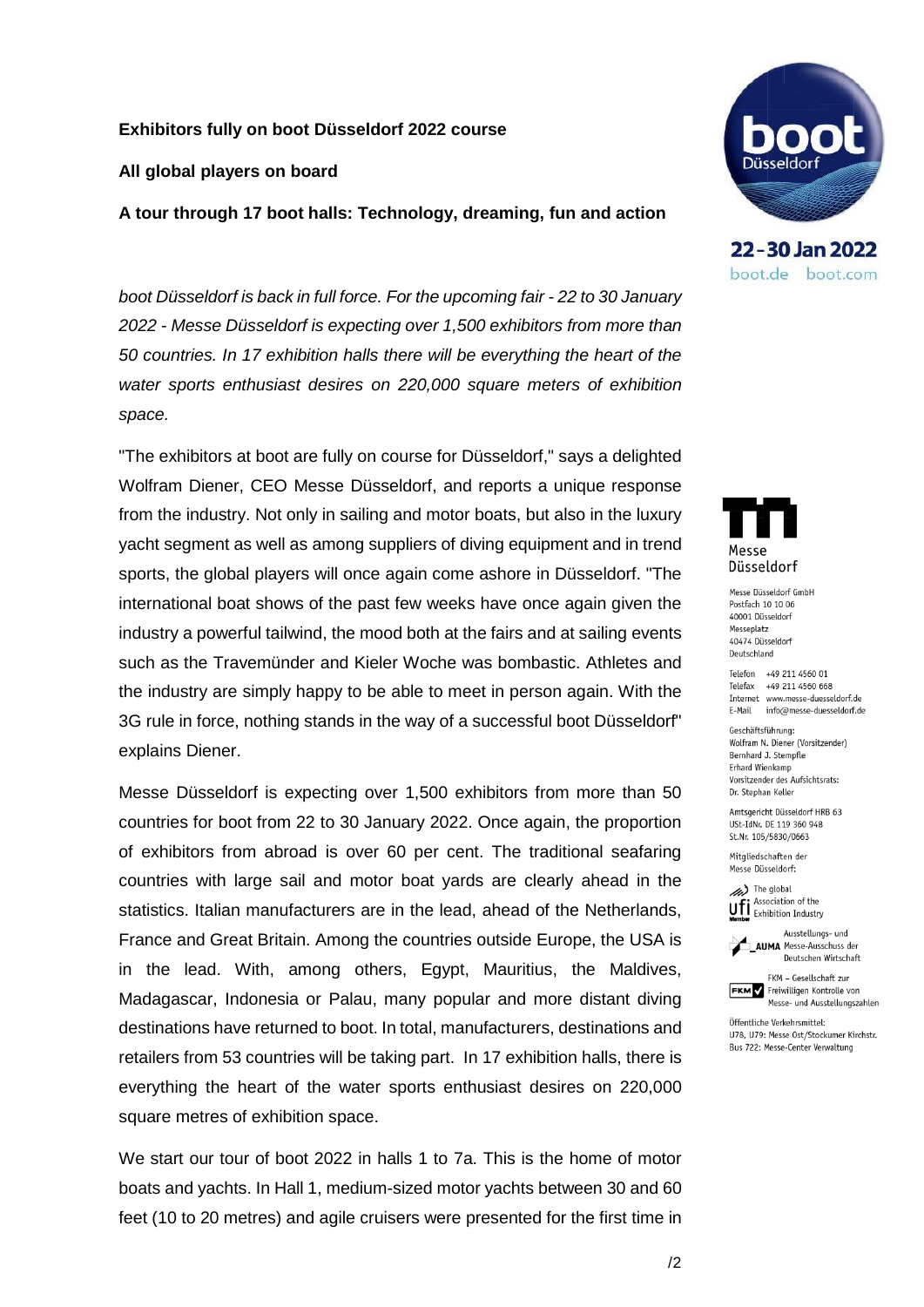2020. The new, light-flooded hall is also fully booked for 2022. Here, the Dutch steel ships, among others from the Linssen shipyard in Maasbracht, extraordinarily popular with families and excellently suited for cruising on canals, are real eye-catchers. At the large-series manufacturers Jeanneau, Bénéteau, Bavaria, Sealine and Greenline, a wide range of yachts and cruisers will delight visitors.

Hall 3 is only a stone's throw away: for newcomers to the sport of motor boating, this is a must. Here you will find information on driving without a licence with engines up to 15 hp. In addition, the wide range of inflatable and light GRP beginner boats offers a high level of information and objective comparison possibilities for every new boat prospect.

Our way leads us further into Hall 4, where we immediately notice the more unusual models. Fun and speed boats clearly show the action and fun factor of boating. Hall 4 is also the hotspot for boats with innovative drives. Above all, the Scandinavian pioneers, for example X-Shore, will present themselves here with extremely interesting new boat projects.

The boot "Walk of Fame" leads us further into Hall 5, where the Superboats have been moored since 2020. Exclusive tenders and shadow boats make the fans' hearts beat faster.

The queens of boot are anchored in the adjacent Hall 6. In the middle of the Central European winter, you feel transported to the world of the rich and beautiful on the Côte d'Azur. And everything that has rank and name in the luxury yacht scene is at home here. Princess, Sunseeker, Azimut, Fairline or Ferretti, to name but a few, numerous international shipyards present their incomparable beauties to the astonished boot audience and knowledgeable experts. And those who are looking for an adequate marina with exclusive berths at the same time as buying a luxury yacht can spend their time among the suppliers in the gallery of Hall 6.

Since the halls of the fair are only designed for yachts up to a maximum of 35 metres (just under 115 feet), the manufacturers show impressive models of their, much larger, mega yachts in the Superyacht Show (Hall 7a). With individual tips, suggestions and inspiring interiors, the outfitters are at the starting line in the hall and have attractive solutions ready for the individual wishes of yacht owners.



22-30 Jan 2022 boot.de boot.com

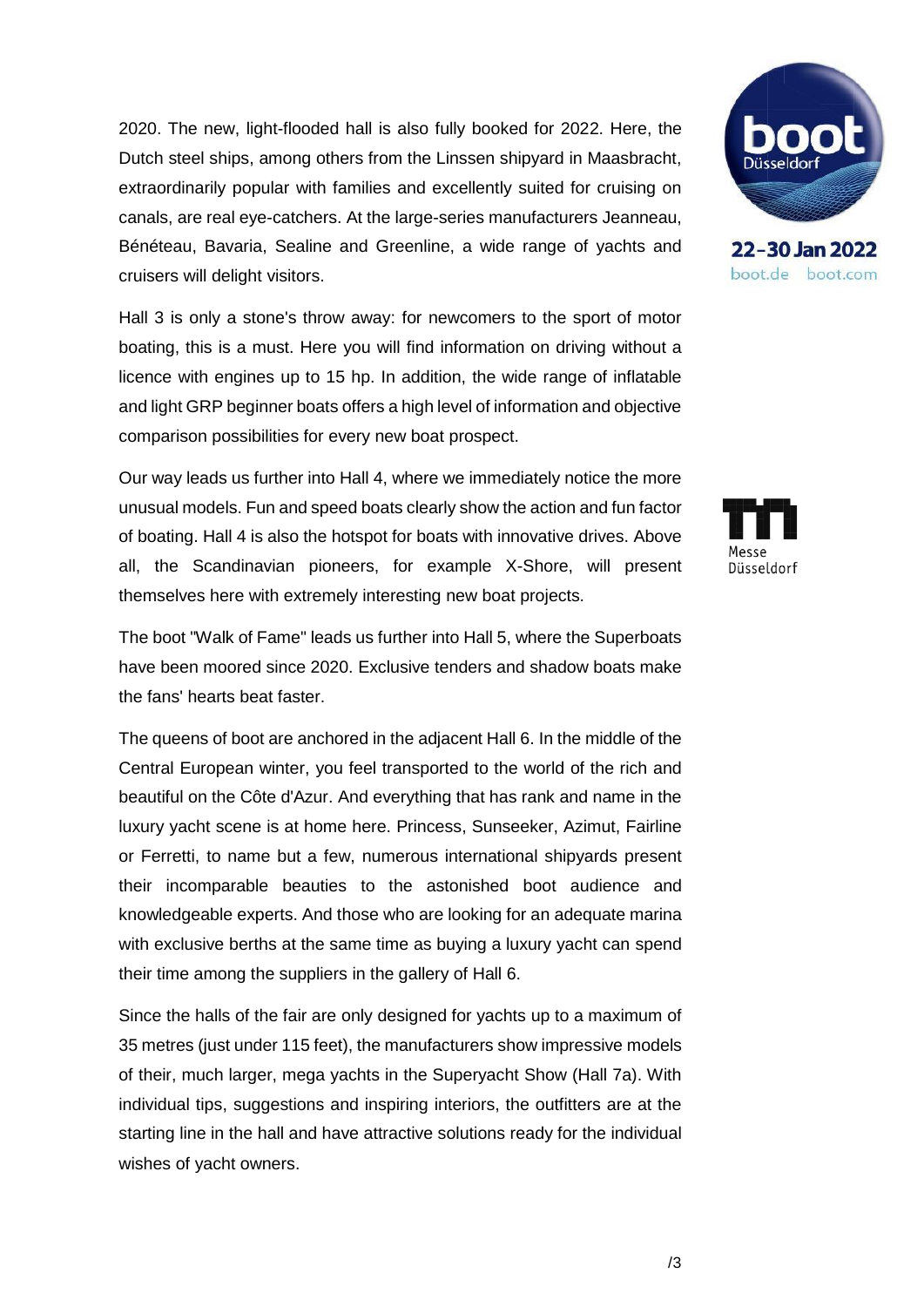Maritime art as far as the eye can see, at least if you immerse yourself in the seascapes in Hall 7. And there may be a little more sea for the home or the salon on board. Works by renowned artists such as Frauke Klatt or Heinke Bohnert, known for their poster illustrations of renowned regattas, can be admired here as well as maritime sculptures or design.

Now we have to take a short detour towards the north of the exhibition grounds and glide into a Hawaiian-like surf world. We are greeted in Hall 8b by a large pool, 65 metres long, the standing wave "THE WAVE" with waves up to 1.50 high and the shops with the coolest boards and outfits on the scene. And of course we are here with the latest trends, such as wingfoiling, because, as always, boot also sets the standards for trendy water sports. This is where surfers chill out and look forward to nine days of challenges, experiences and partying.

After the excursion into the world of art and surfing, our tour continues to the areas of boating accessories and equipment. Halls 9 and 10 are a veritable marvel of technology. From classic to electric and hybrid engines, there is something here for every specialist in almost all sizes and classes. Expert advice is a top priority here, supported by an extensive information program on the stage of the new "blue innovation dock", known as bid. Partners such as the World Tourism Organisation, Torqeedo and the European Boating Industry Association stand for competence and knowhow.

Our way leads us directly to Diving Halls 11 and 12, where it is colourful and lively. Sustainability is the trump card at the "love your ocean" stand on the subject of marine conservation. Fans of underwater photography and films will get their money's worth at the Water Pixel stage and will be rewarded with valuable expert tips. Those who simply want to go shopping can do so at their leisure in Hall 11. Here there are great opportunities to outfit yourself from head to toe in maritime outfits. The center of the lively diving scene is Hall 12, where the new diving tower shines - four metres high and eight meters in diameter, it is a marvel of acrylic glass and a few steel struts. It guarantees the viewer a unique 360-degree experience. Next door are the "global players" of the international diving industry. Aqualung, Mares, Cressi and the Padi instructors are, of course, taking part. And all the fantastic, popular and exotic diving destinations will also be there again in Hall 12 to introduce themselves to their fans. Advice, testing and trial dives are the highlights of Hall 12.



22-30 Jan 2022 boot.de boot.com

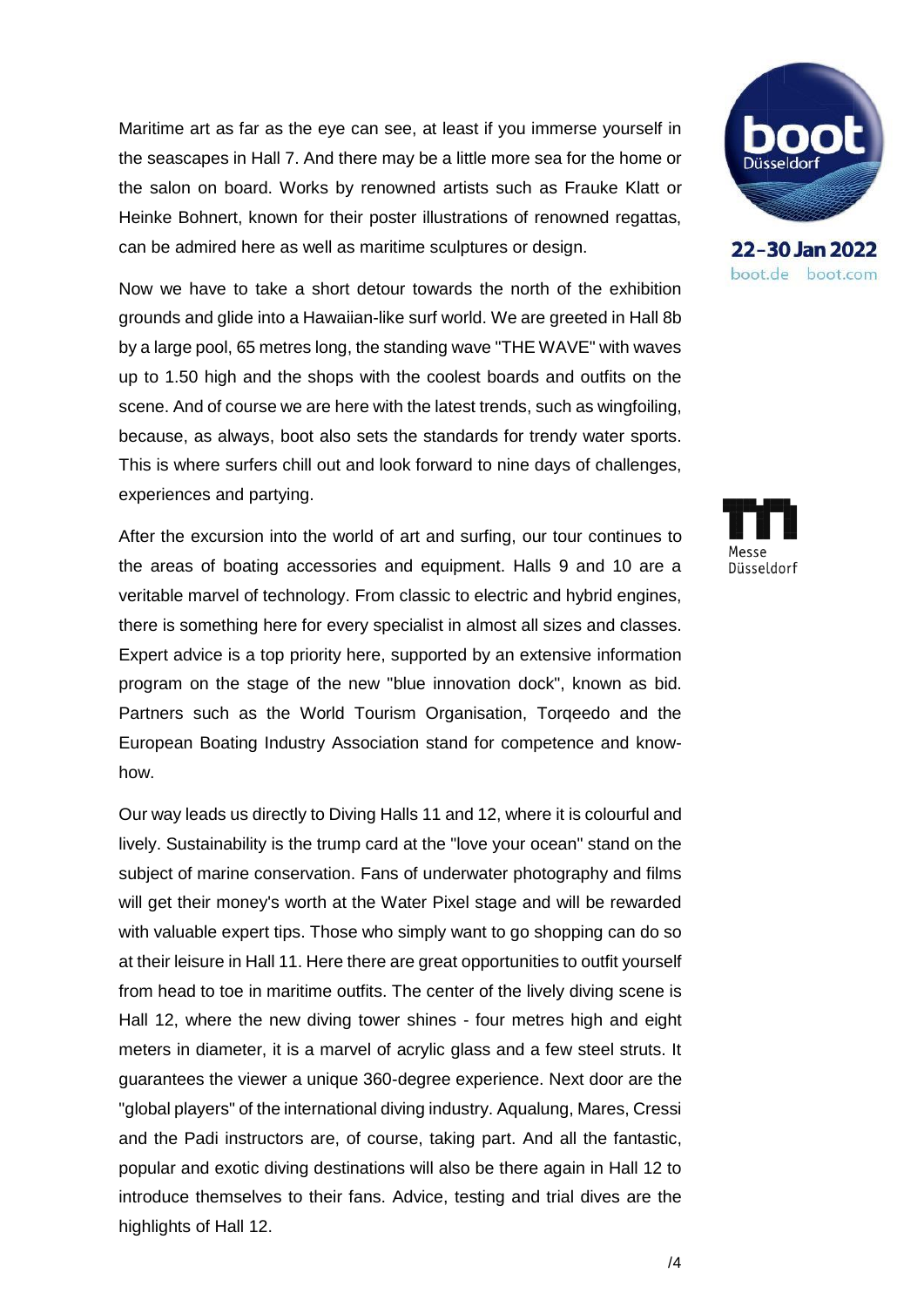Fancy a holiday on or near the water? Halls 13 and 14 are themed "destination seaside" - in other words, active holidays by the sea or on inland waters. What was just one trend among many a few years ago is now the holiday hit. People love their sporty holidays by the water. In the meantime, all types of holidays are joining hands. Nothing is exclusively fixed to one type of holiday any more. A week's "all-inclusive" hotel holiday with SUP, canoeing or surfing and then exploring the waters on a charter boat is all the rage. The combination of caravanning and water sports is also more popular than ever. Simply taking the camper to the water and testing out the new wingsurf board is an unbelievably free holiday feeling for many people. Halls 13 and 14 will show a wide range of possibilities for these new or combined forms of holiday: whether for chartering - from houseboats to sleek sailing yachts - a hotel holiday at the "destination seaside" stands or expert advice on combining a caravanning holiday with water sports at the stand of the Caravaning Industrie Verband - CIVD.

Our path leads us on to the "soul of water sports", sailing. Traditionally, a stiff breeze blows through Hall 15, where the tough men and women of regatta sport are at home, the sleekest and fastest sports boats show the innovative power of the manufacturers. The toughest, most exciting and most impressive regattas in the world are presented on the stage in the Sailing Center.

Things are a little more leisurely in Halls 16 and 17. Nevertheless, the hearts of sailing fans will beat faster here: all the renowned manufacturers of sailing yachts of all sizes and classes will be on board again and will show what has been done in sailboat construction in the past two years. Bavaria, Hanse, Bénéteau or Hallberg Rassy will be on board again with their entire repertoire from 22 to 65 feet. There is also a wide range of investment opportunities here for investors, because sailing yachts are an excellent way to earn money by chartering them out. Those who are interested will find a great deal of know-how and information from the manufacturers, on how to make the best possible money

The much acclaimed newcomers to sailboat building, such as Bente, are also taking the opportunity at boot to recommend themselves again for the new season. Admirable beauties will be presented by the manufacturers of large sailing boats, Nautor's Swan, Oyster or CNB. Also well represented are the multihulls popular with beginners. Easy to steer, with a quiet position



22-30 Jan 2022 boot.de boot.com

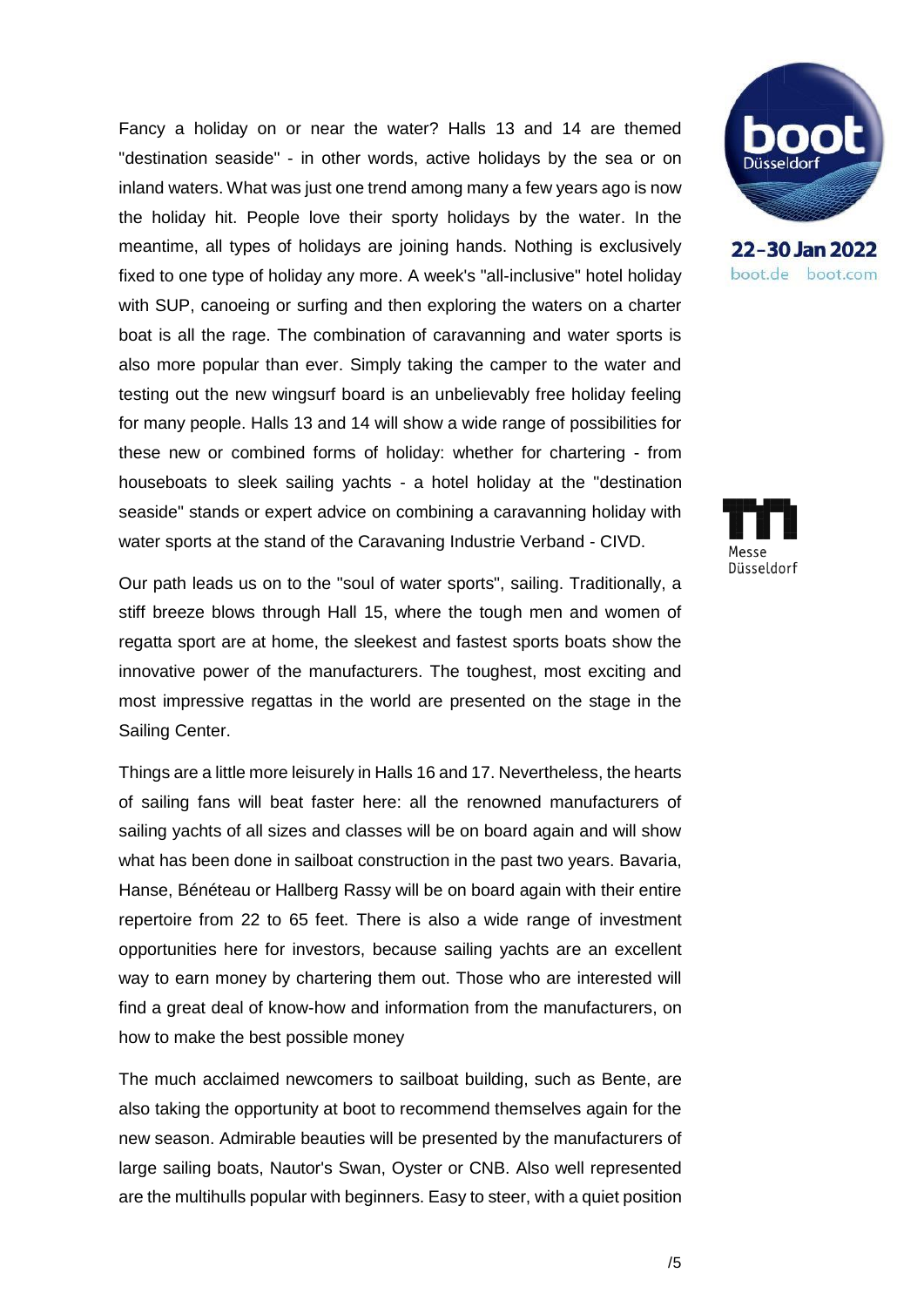in the water and lots of living space, they resemble floating holiday homes and are ideal for trips with the whole family.

And that concludes our first tour of boot Düsseldorf 2022. We still have very motivating words here from some of our exhibitors who are very happy to finally be able to return to Düsseldorf in 2022.

**Robert Marx**, Managing Director Marx-Technik and President of boot Düsseldorf: "We are very happy. We have missed the atmosphere, the great contacts and the excellent business in Düsseldorf extremely. After two years it's finally time to cast off again for boot and we are on board."

**Kiran Haslam**, Chief Marketing Officer and Board Member for Environment, Princess Yachts: "Princess Yachts is thrilled to see the return of the much-anticipated boot Düsseldorf 2022 and eagerly await the opportunity to be back with Petros and the team at Messe Düsseldorf in person. What the Messe team consistently manage to achieve in terms of creating extraordinary events is always impressive, but for 'boot 2022', the plans they have put in place to ensure the safety of exhibitors and visitors alike, on top of a spectacular, large scale exhibition, is quite simply, incredible. boot Düsseldorf is one of best exhibitions in the world and Princess is proud to be a part of it. We are also delighted to say that we will be announcing some truly innovative sustainability initiatives at the show, as well as having a great line up of products on display, too."

**Giovanni Pomati**, Nautor Group CEO: "boot Duesseldorf represents a very important event for us at Nautor's to start the new year with our prospects and clients. It's one of the biggest indoor boat shows where the vibe is aweinspiring, the atmosphere is brilliant and where a high profile audience gather together to visit the latest projects and innovations. It's an unmissable occasion to meet the international nautical world!"

**Gianguido Girotti**, Deputy CEO for Product & Brand Strategy, Groupe Bénéteau:

As the largest indoor boatshow in Europe, all the teams at Groupe Bénéteau appreciate the high quality and international dimension of the visitors as well as the seamless show organization. The 2022 edition is surely not to be missed as our brands will present there some major new developments and



boot.de boot.com